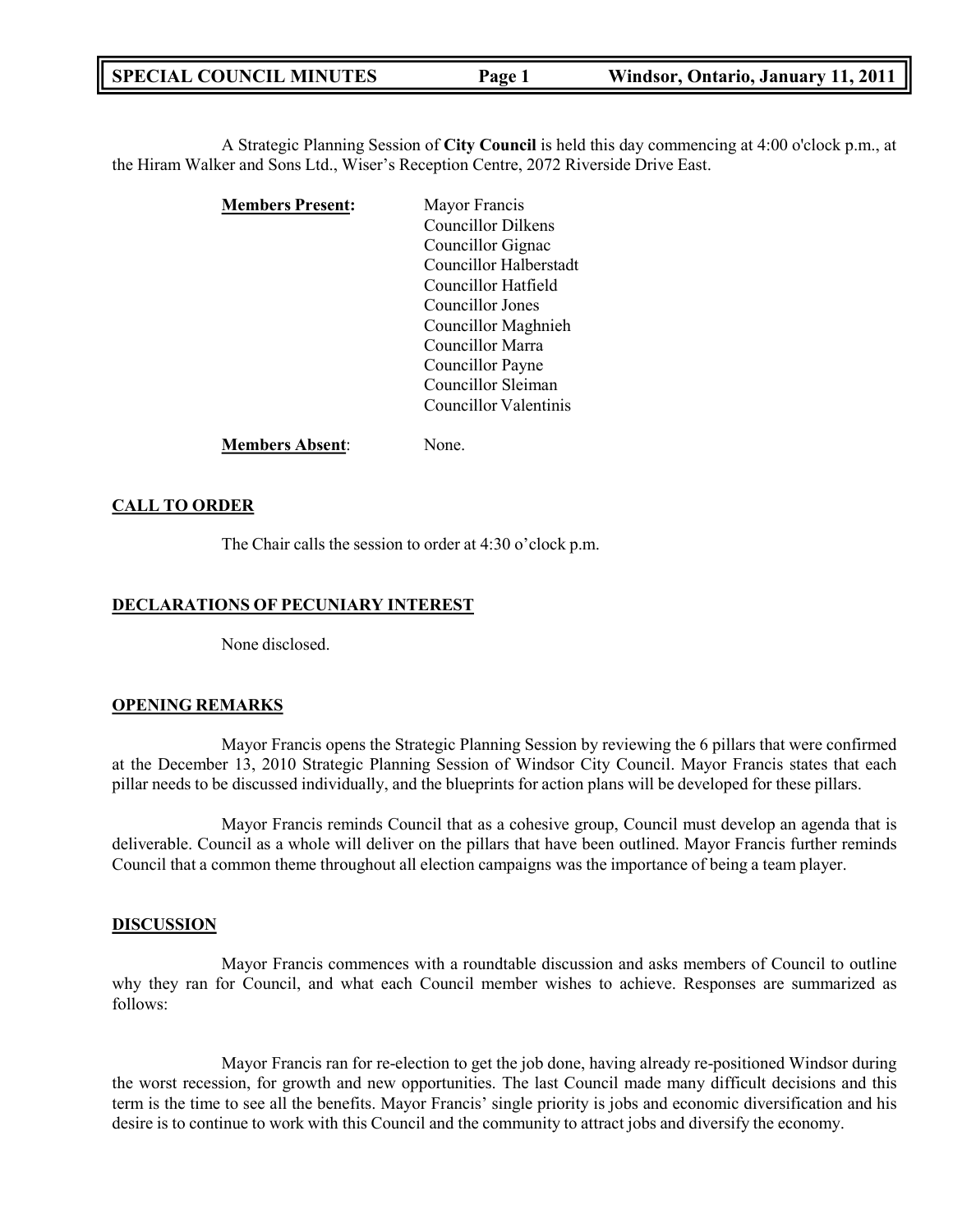# **SPECIAL COUNCIL MINUTES Page 2 January 11, 2011**

Councillor Payne indicates he ran for Council as he feels his previous experience would be beneficial in assisting with the revitalization of the City of Windsor, and his main priority is job creation. He indicates that success can be measured by:

- Unemployment statistics  $\bullet$
- Number of businesses attracted to Windsor  $\bullet$
- Downtown revitalization  $\bullet$

Councillor Sleiman indicates that he ran for Council to focus on issues surrounding jobs and economic diversification, infrastructure, water rates and concludes by stating that it is imperative to have regional cooperation.

Councillor Marra indicates that he ran for Council to complete what was started with the previous Council in order to feel a sense of accomplishment. He wishes to play a meaningful and productive role on Council. He feels that labour relations are a key part in order to achieve success. His number one issue focuses around jobs and the economy.

Councillor Halberstadt indicates that he ran for Council to move forward with what was started with the previous Council, and he would like to see a decrease in utility costs, a city that is affordable and attractive, a 5% decrease in the vacancy rate, envisions the CIP assisting the small business owner, a business friendly community, an environmentally friendly community (eg: deal with Zalev's) jobs and economic diversification.

Councillor Maghnieh indicates that he ran for Council to ensure that there is a legacy for the community and that there must be a focus on prosperity initiatives, jobs and economic diversification, and to once and for all deal with the Zalev Scrapyard.

Councillor Dilkens indicates that he ran for Council in order to develop a strategy and focus on the creation of jobs and economic diversification, regional cooperation, corporate opportunities, and downtown revitalization, and to deliver on these.

Councillor Hatfield indicates that he ran for Council to move forward with what was created with the previous Council, and develop a strategy focused on jobs, regional cooperation and to create an environmentfriendly community, tackle the issue of sewers and flooded basements, cultural capital, and to make the City of Windsor an affordable and attractive city.

Councillor Valentinis indicates that he ran for Council to focus on streetscaping as an important first step in making Windsor an attractive city, and to also focus on job creation, downtown revitalization, infrastructure and capital culture.

Councillor Gignac indicates that she ran for Council to move forward with what was created with the previous Council, indicating support for all six pillars, but that each one must be looked at very carefully in terms of the financial framework.

Councillor Jones indicates that he ran for Council as he brings to the table experience and honesty, and that we need to continue to embrace and celebrate our heritage, which has a major focus in the west end and concludes by stating that some of the difficult decisions made by the last Council, will serve as building blocks for the future.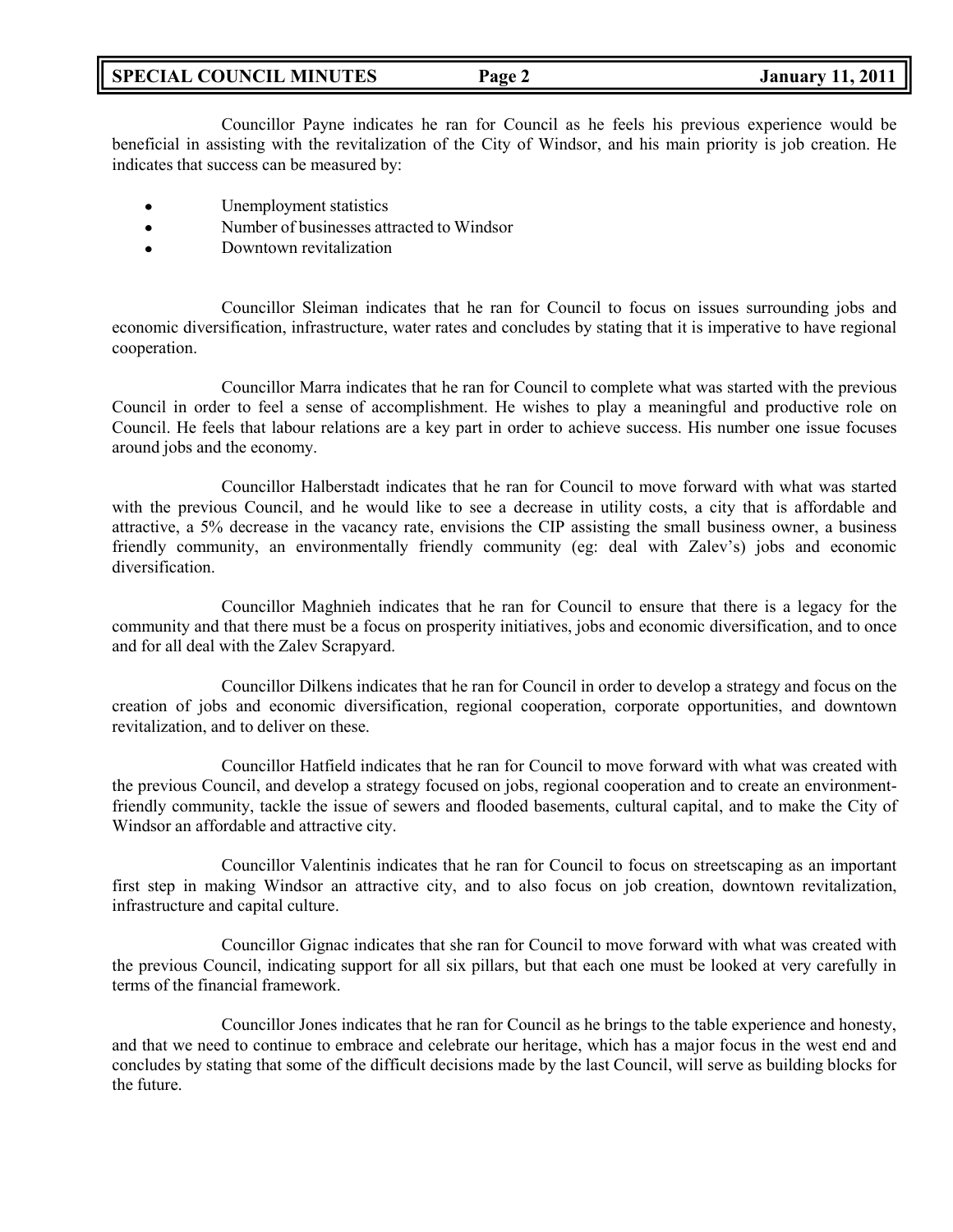**SPECIAL COUNCIL MINUTES Page 3 January 11, 2011**

Mayor Francis asks Councillors to identify the pillars that Council members would like to discuss, and to create action plans for each. Council members collectively agree that as a starting point, action plans be created for pillar No. 1. Jobs and Economic Diversification, and No. 5. Downtown Revitalization, and the action plans are summarized as follows:

# **Action items as outlined by Council for the "Jobs and Economic Diversification" Pillar:**

- 1. Airport (project "MRO")
- 2. Cargo Village (Lufthansa)
- 3. Commercial Airlines
- 4. Jobs Fund
- 5. Tour- (more airlines)
- 6. Market the City
- 7. Marina
- 8. Life Sciences (Advisory Council)
- 9. Aquarium
- 10.Events (1812, International Childrens Games)

Council recesses at 5:50 o'clock p.m. Council reconvenes at 6:15 o'clock p.m.

# **Action items as outlined by Council for "Downtown Revitalization" Pillar:**

- 1. Marina
- 2. Development of the Western Super Anchor (RFP, EOI, Mixed Use)
- 3. Children's Park
- 4. Post Secondary Institutions Downtown
	- Armouries
	- Bus Terminal
	- Capitol Theatre
- 5. Development of the Farmers Market
- 6. Cafe Village
- 7. Downtown Development Corporation
	- Theme
	- Branding
	- Street Cars

# **By-law**

Moved by Councillor Sleiman, seconded by Councillor Gignac, That the following By-law No. 9-2011, be introduced and read a first and second time:

9-2011 "A BY-LAW TO CONFIRM THE PROCEEDINGS OF THE COUNCIL OF THE CORPORATION OF THE CITY OF WINDSOR AT ITS MEETING HELD ON THE ELEVENTH DAY OF JANUARY, 2011"

Carried.